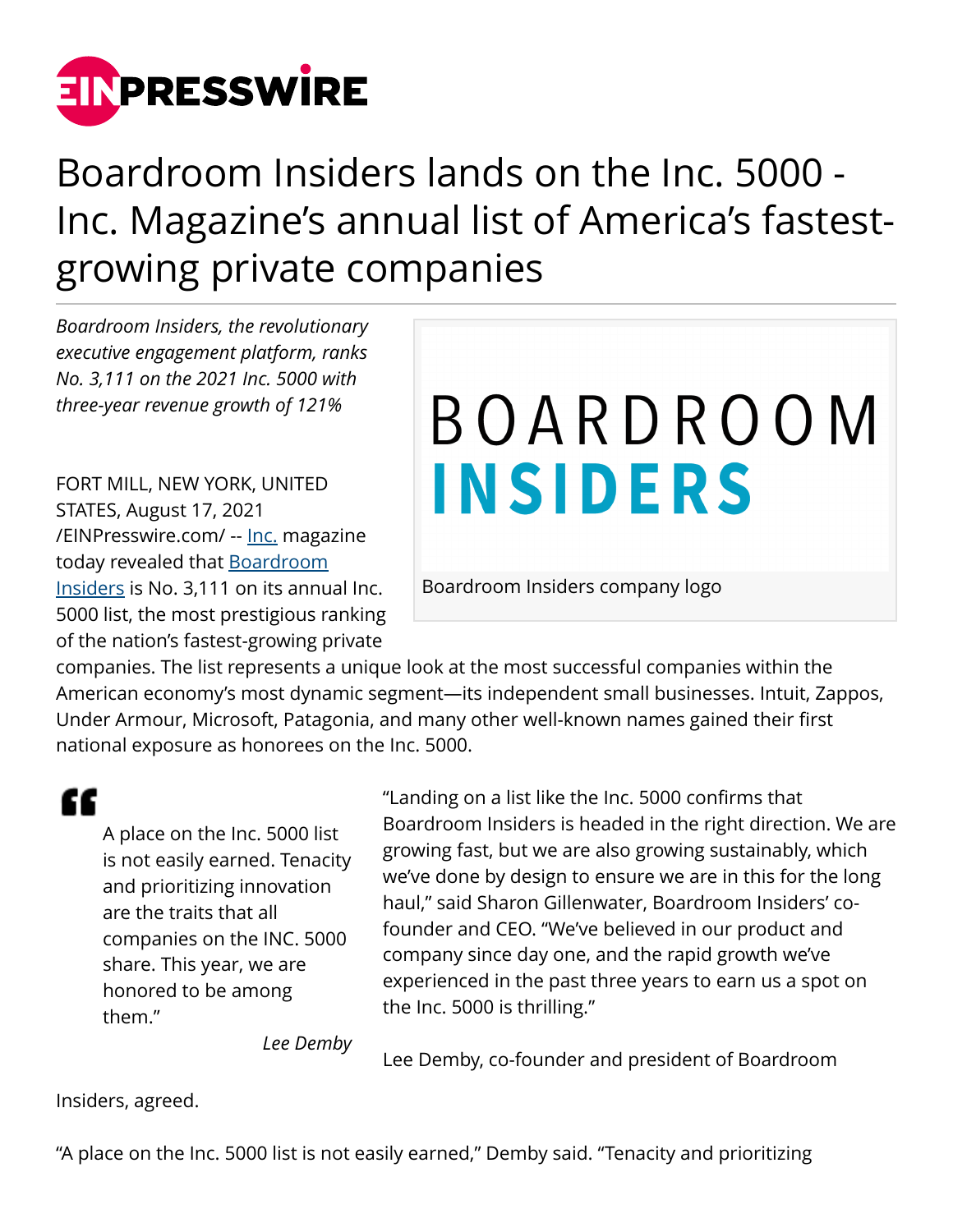innovation are the traits that all companies on the INC. 5000 share. This year, we are honored to be among them."

Not only have the companies on the 2021 Inc. 5000 been very competitive within their markets, but this year's list also proved especially resilient and flexible given 2020's unprecedented challenges. Among the 5,000, the average median three-year growth rate soared to 543 percent, and median revenue reached \$11.1 million. Together, those companies added more than 610,000 jobs over the past three years.

Complete results of the Inc. 5000, including company profiles and a database that can be sorted by industry, region, and other criteria, can be found at [www.inc.com/inc5000](http://www.inc.com/inc5000). Boardroom Insiders' Inc. 5000 profile is available here: <https://www.inc.com/profile/boardroom-insiders>

"The 2021 Inc. 5000 list feels like one of the most important rosters of companies ever compiled," says Scott Omelianuk, editor-in-chief of Inc. "Building one of the fastest-growing companies in America in any year is a remarkable achievement. Building one in the crisis we've lived through is just plain amazing. This kind of accomplishment comes with hard work, smart pivots, great leadership, and the help of a whole lot of people."

CONTACT: Marcus Hermens VP of Marketing Marcus@BoardroomInsiders.com

INC. 5000 Media Contact: feedback5000@inc.com

More about Inc. and the Inc. 5000

## Methodology

Companies on the 2021 Inc. 5000 are ranked according to percentage revenue growth from 2017 to 2020. To qualify, companies must have been founded and generating revenue by March 31, 2017. They must be U.S.-based, privately held, for-profit, and independent—not subsidiaries or divisions of other companies—as of December 31, 2020. (Since then, some on the list may have gone public or been acquired.) The minimum revenue required for 2017 is \$100,000; the minimum for 2020 is \$2 million. As always, Inc. reserves the right to decline applicants for subjective reasons. Growth rates used to determine company rankings were calculated to three decimal places. There was one tie on this year's Inc. 5000. Companies on the Inc. 500 are featured in Inc.'s September issue. They represent the top Inc. 5000, which can be found at <http://www.inc.com/inc5000>.